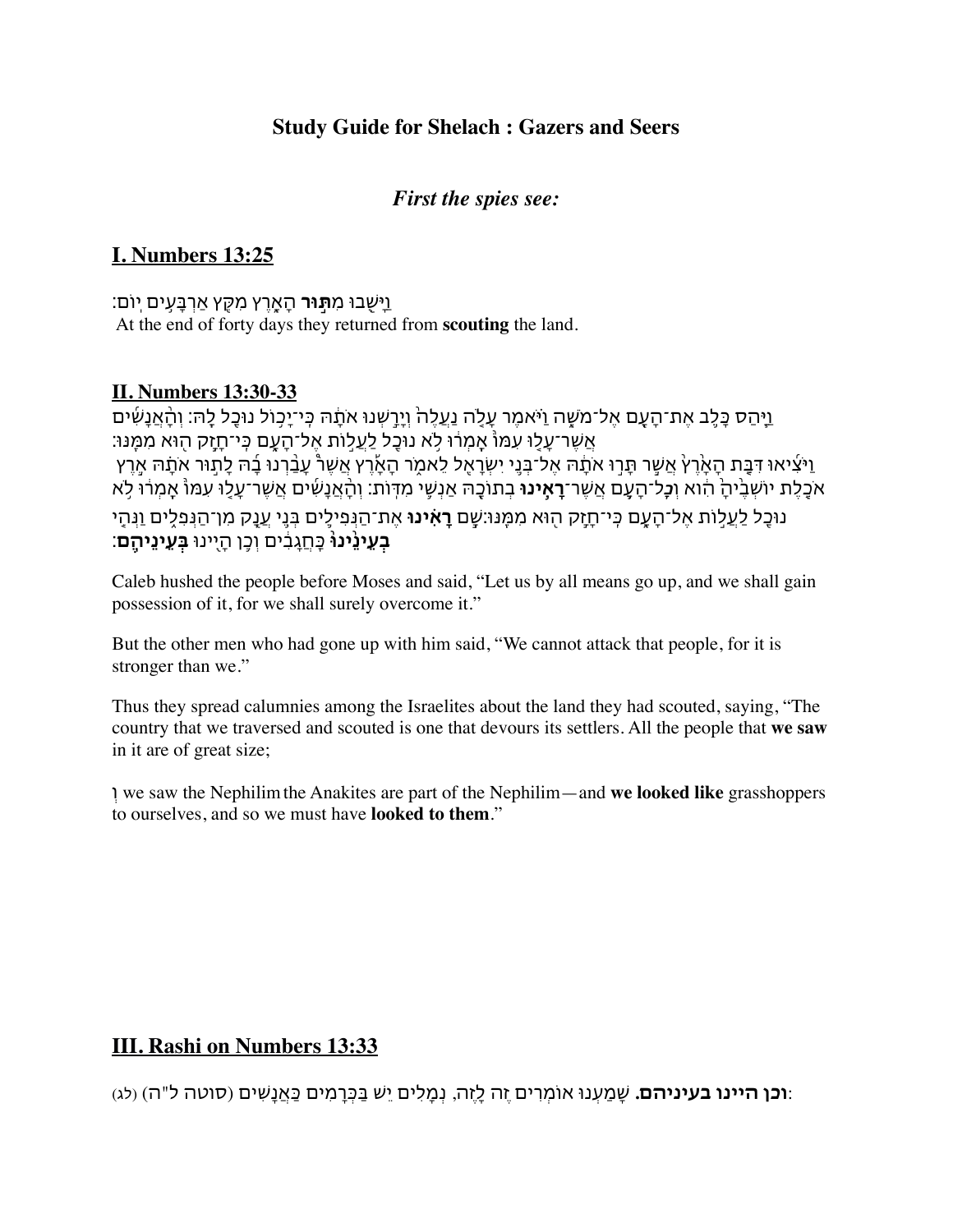בעיניהם היינו וכן SO WE MUST HAVE BEEN **IN THEIR EYES**—We heard them say one to another; "There are ants in the vineyards that **look like** human beings" (Sota 35a).

#### **IV. Rashbam on Numbers 13:33**

כחגבים - הנמוך נראה לגבוה ממנו הרבה כחגבים, שהם נמוכים מאד. וזה מוכיח: היושב (לג) .על חוג הארץ ויושביה כחגבים

כחגבים, anything low considers itself as like a grasshopper when compared to something much taller. We find proof of this in Is. 40:22, "compared to the One Who is enthroned above the vault of the earth views its inhabitants as if they were grasshopper."

#### *Then the fringes are seen / we become seers:*

### **V. Numbers 15: 38 -39**

דַבֵ֞ר אֶל־בְנֵ֤י יִשְראֵל֙ וְאָמַרתָ֣ אֲלֵהֶ֔ם וְעָש֨ו **לָהֶ֥ם** צִיצִ֛ת עַל־כַנְפֵ֥י בִגְדיהֶ֖ם לְדרתָ֑ם וְנָ֥תְנ֛ו עַל־צִיצִ֥ת הכּנֵף פּתִיל תִּכְלֶת:

וְהָיָ֣ה **לָכֶם֮** לְצִיצִת֒ **וראִיתֶ֣ם אֹת֗ו** וזְכַרתֶם֙ אֶת־כָל־מִצְ*וֹ֣*ת יְהוָ֔ה וַעֲשִיתֶ֖ם אֹתָ֑ם וְלֽא־**תָתֻ֜רו** אַחֲר֤י (לט) לְבַבְכֶם֙ וְ**אַחֲר֣י עֵֽינֵיכֶ֔ם** אֲשֶר־אַתֶ֥ם זֹנִ֖ים אַחֲריהֶֽם׃

Speak to the children of Israel, telling them that they shall make **themselves** fringes on the corners of their garments throughout the generations; let them attach a cord of blue to the fringe at each corner. That shall be your fringe; **look at it** and recall all the commandments of the LORD and observe them, so that you do not follow your heart and **eyes** in your lustful urge.

## **VI. Rashi on Numbers 15:39 רש"י על במדבר ט״ו:ל״ט:ב׳**

**ולא תתורו אחרי לבבכם.** כְמו "מִתור הָאָרץ" (במדבר י"ג); הַלֵב וְהָעֵינַיִם הֵם מְרגְלִים לַגוף, (לט) :מְסַרסְרים לו אֶת הָעֲבֵרות, הָעַיִן רואָה וְהַלֵב חומֵד וְהַגוף עושֶה אֶת הָעֲבֵרה (תנחומא)

The verb תתרו has the same meaning as in (Num. 13:25), "and they returned from **searching** (מתור (the land". (The translation therefore is: AND YOU SHALL NOT **SEARCH** AFTER YOUR OWN HEART). The heart and the eyes are the "spies" of the body — they act as its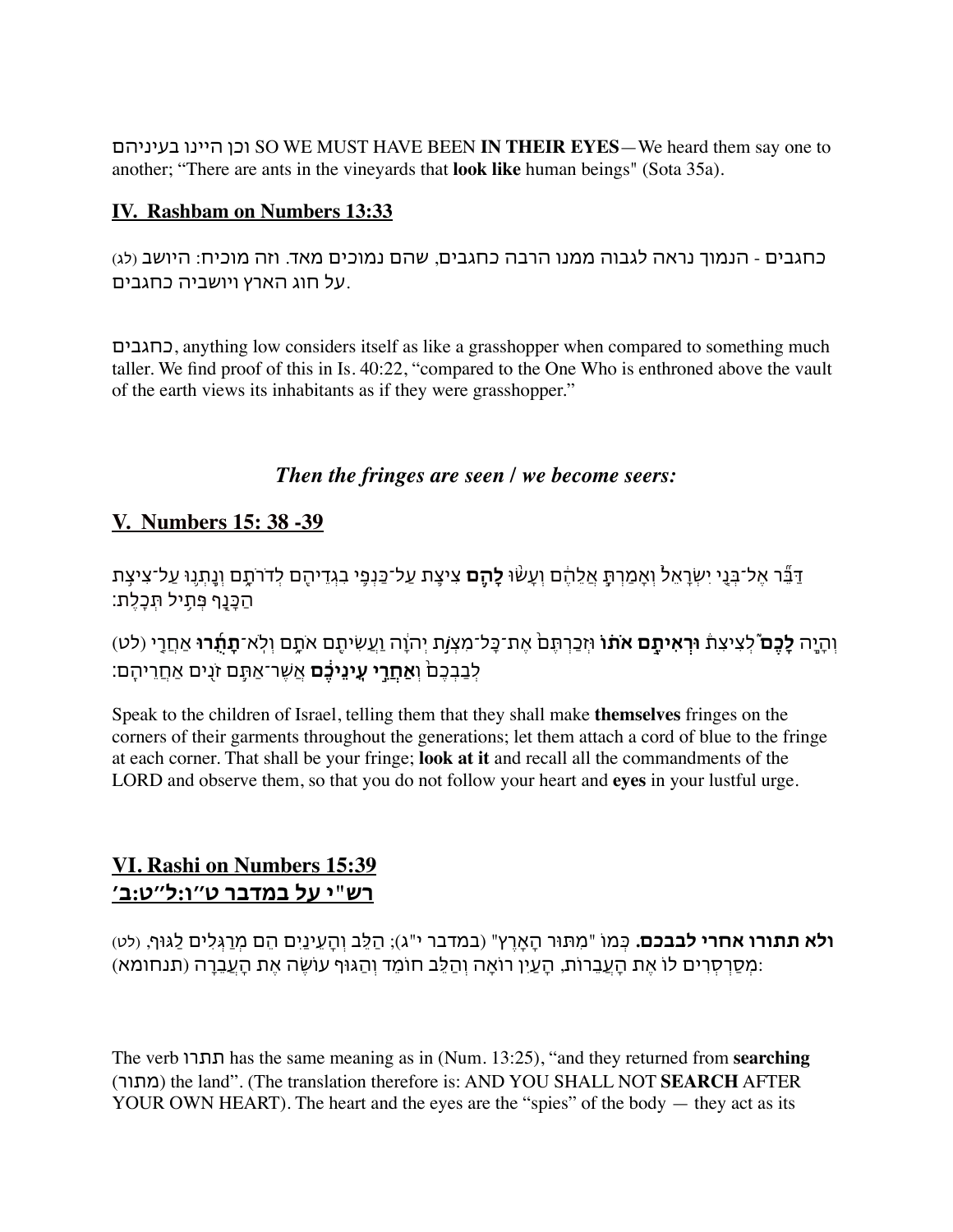agents for sinning: the eye sees, the heart covets and the body commits the sin (cf. Berakhot 1:8; Tanchuma).

## **VII. Sforno on Numbers 15:39**

וראיתם אותו וזכרתם את כל מצות ה' תזכרו שאתם עבדים לאל יתברך (לט) ושקבלתם מצותיו באלה ובשבועה וזה בראותם הציצית שהוא כחותם המלך בעבדיו ובזה תחדלו מתור אחרי לבבכם להשיג שרירות לבכם כעושר וכבוד אפילו :בגזל

:**ואחרי עיניכם** להשיג תאוות שנתתס עיניכם בהן (מ)

:**אשר אתם זונים אחריהם** מטים נפשכם השכלית בהן מדרכי חיי עולם לדרכי אבדון ומות (מא)

'ה מצות כל את וזכרתם אותו וראיתם, you will be reminded that you are God's servants whose commandments you have accepted....This reminder will be due to your **looking at** the "fringes." This in turn will lead to your ceasing to follow the inclination of your hearts and eyes to indulge your diverse urges, originating in your bodies. Without these fringes as a constant reminder of your purpose on earth, you would be likely to fall prey to these urges inspired by the evil urge.

# **VIII. Tsemach Hashem Li- Tsevi II (c. 1800)**

Why is the word **themselves** needed in this verse? "They shall make fringes" would have sufficed. This hints that they should make *themselves* into a way to see God. Thus Rashi interpreted the word *tsitsit* (fringes) ציצית as related to "gazing " מציץ as in "Behold he stands behind a wall , gazing (*metsits*) through the latticework." (Song of Songs 2:9), this brings about the fear (יראה of God since fear (יראה) and "seeing" (ראיה) are made up of the same letters. Therefore if you lay a garment down in a box, it does not require fringes (Menahot 14a), for the essence of the mitzvah lies in "themselves"…

First it says they shall make themselves fringes ( = gazers) meaning **they shall seek ways of seeing for themselves**. But then it turns into they shall be fringes  $(=$  gazers) for you. This can be read to mean that you yourselves shall *become* **ways of seeing**.…

In the physical realm the eye does not really see. Light shines into the eye and one sees by means of that light. That is why, scientists tell us, we do not see the air, since it is everywhere and lies directly upon the eye...the shekhina too fills all the earth, and that is why we are unable to see it. The physical person has no light in the eye but sees by virtue of this external light. But if we had essential light , from within the eye , we would see the air as well…